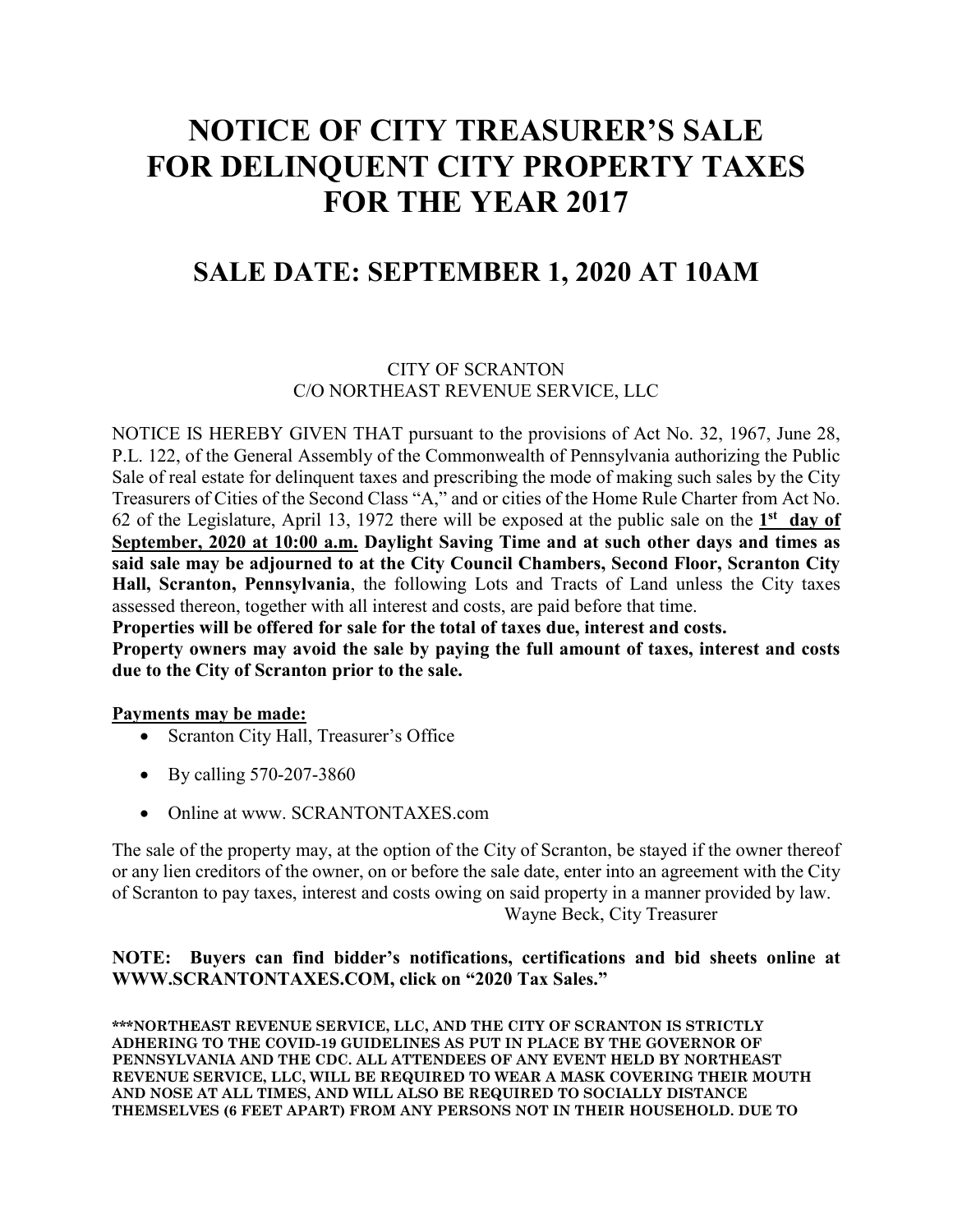**THESE RESTRICTIONS LIMITING OUR RESOURCES AND SPACE, ONLY REGISTERED BIDDERS WILL BE PERMITTED TO ATTEND THIS TAX SALE. ANYONE NOT ADHERING TO THESE POLICIES WILL BE ASKED TO LEAVE\*\*\***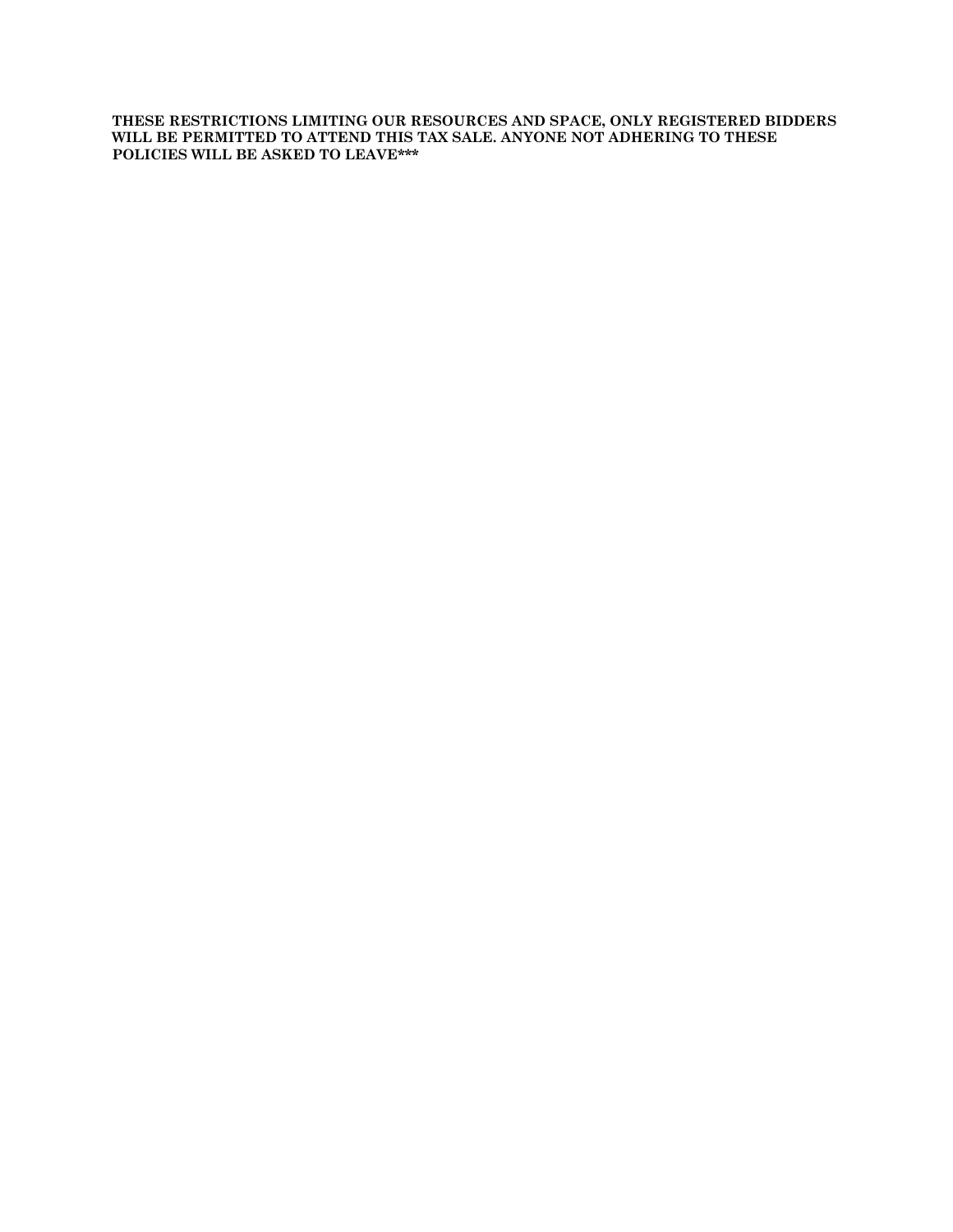| Sale #             | <b>Parcel</b>                                         | Owner                                                                 | <b>Property Description</b>                                  | <b>Sale Price</b>                | <b>Sale Result</b>                                      |
|--------------------|-------------------------------------------------------|-----------------------------------------------------------------------|--------------------------------------------------------------|----------------------------------|---------------------------------------------------------|
| 20-0293            | 340-14518-040-051 /47677                              | 106 S MAIN LLC                                                        | <b>106 108 S MAIN</b>                                        | \$<br>9,427.85                   | <b>NO BID</b>                                           |
| 20-0224            | 340-14512-050-02201/43232                             | <b>857 CAPOUSE LLC</b>                                                | <b>CAPOUSE AVE &amp; GREEN PLACE</b>                         | \$<br>4,021.57                   | <b>NO BID</b>                                           |
| 20-0576            | 340-16708-030-016 /65448                              | <b>BAKUNAS ALLAN J &amp; MARY ANN</b>                                 | <b>1032 CROWN AVE</b>                                        | \$<br>4,193.64                   | <b>NO BID</b>                                           |
| 20-0629            | 340-17608-010-034 /70674                              | <b>BAKUNAS ALLAN J &amp; MARY ANN</b>                                 | <b>3241 OAK AVE</b>                                          | \$<br>7,830.97                   | <b>NO BID</b>                                           |
| 20-0207            | 340-14508-030-053 /44683                              | <b>BERNOTSKY BARBARA A</b>                                            | <b>1035 ALBRIGHT</b>                                         | \$<br>3,570.73                   | <b>NO BID</b>                                           |
| 20-0625            | 340-16810-010-02001/68203                             | <b>BOLUS ROBERT C JR</b>                                              | <b>BIRCH ST</b>                                              | \$<br>1,984.04                   | <b>NO BID</b>                                           |
| 20-0624            | 340-16810-010-018 /68199                              | <b>BOLUS ROBERT JR</b>                                                | <b>E MT &amp; MT LAKE</b>                                    | \$<br>2,580.11                   | <b>NO BID</b>                                           |
| 20-0199            | 340-14507-060-035 /43413                              | <b>BRACH NAFTALI</b>                                                  | 940 942 JOHLER AVE                                           | \$<br>1,070.07                   | <b>NO BID</b>                                           |
| 20-0105            | 340-13501-010-010 /44300                              | <b>BROWN KEITH &amp; CATHRYN M</b>                                    | 246 248 HOLLISTER AVE                                        | \$<br>1,927.81                   | <b>NO BID</b>                                           |
| 20-0217<br>20-0149 | 340-14509-030-084 /50971<br>340-13513-020-075 /42668  | <b>BUGIADA MIKE</b><br><b>CARR REALTY</b>                             | <b>349 N GARFIELD AVE</b><br><b>1810 1812 VON STORCH AVE</b> | \$<br>2,470.81<br>S<br>3,046.33  | SOLD \$2,470.81 - Bidder #125<br><b>NO BID</b>          |
| 20-0503            | 340-15706-050-009 /62884                              | <b>CARR REALTY</b>                                                    | 909 RIDGE AVE                                                | \$<br>1,427.72                   | <b>NO BID</b>                                           |
| 20-0444            | 340-15619-060-036 /58118                              | <b>CERRETA KIMBERLY &amp; JOSEPH</b>                                  | <b>519 REAR MAPLE ST</b>                                     | \$<br>2,298.81                   | <b>NO BID</b>                                           |
| 20-0083            | 340-13419-040-029 /43887                              | <b>CHARLES THOMAS J JR &amp; LISA A</b>                               | <b>1123 EUREKA AVE</b>                                       | \$<br>22,250.18                  | <b>NO BID</b>                                           |
| 20-0370            | 340-15605-060-029 /54745                              | <b>CITIBANK NA TRUSTEE</b>                                            | 417 S HYDE PARK                                              | \$<br>1,189.29                   | <b>NO BID</b>                                           |
| 20-0130            | 340-13509-050-017 /39761                              | <b>CLMM CONSULTING INC</b>                                            | <b>631 DETTY ST</b>                                          | \$<br>1,307.28                   | <b>NO BID</b>                                           |
| 20-0030            | 340-13408-020-029 /36548                              | <b>COMSTOCK ROBERT R</b>                                              | <b>409 WARREN ST</b>                                         | \$<br>871.38                     | <b>NO BID</b>                                           |
| 20-0068            | 340-13416-030-019 /37850                              | <b>COTTRELL FAMILY IRREV PR TRUST % CH</b>                            | 914 CLEARVIEW ST                                             | \$<br>2,775.97                   | <b>NO BID</b>                                           |
| 20-0447            | 340-15620-010-064 /57940                              | <b>CRAIG MICHAEL J</b>                                                | <b>810 HERTZ COURT</b>                                       | \$<br>1,263.87                   | <b>NO BID</b>                                           |
| 20-0613            | 340-16718-020-008 /75476                              | <b>DOMAL MARIALYNN</b>                                                | <b>2513 REAR PROSPECT</b>                                    | \$<br>1,189.29                   | <b>NO BID</b>                                           |
| 20-0408            | 340-15610-030-021 /63272                              | <b>DOUGHERTY MICHAEL P</b>                                            | <b>610 HAMPTON ST</b>                                        | \$<br>2,408.11                   | <b>NO BID</b>                                           |
| 20-0452            | 340-15620-040-040 /57606                              | <b>DUTKEVITCH REBECCA</b>                                             | 730 WILLOW ST L 18                                           | \$<br>4,745.39                   | <b>NO BID</b>                                           |
| 20-0481            | 340-15660-010-020 /62117                              | <b>FITZGERALD KEVIN</b>                                               | <b>328 REAR PROSPECT AVE</b>                                 | \$<br>2,823.41                   | <b>NO BID</b>                                           |
| 20-0508            | 340-15709-010-013 /59056                              | <b>FITZGERALD WILLIAM &amp; LINDA</b>                                 | <b>1230 VINE ST</b>                                          | \$,<br>7,992.62                  | <b>NO BID</b><br><b>NO BID</b>                          |
| 20-0291<br>20-0433 | 340-14518-030-029 /47589<br>340-15616-040-045 /57378  | <b>GABRIEL RENEE &amp; LARRY</b><br><b>GARVEY MICHAEL &amp; MARI</b>  | <b>122 N EDWARDS CT</b><br><b>415 PITTSTON AVE</b>           | \$<br>2,609.38<br>9,778.94       | <b>NO BID</b>                                           |
| 20-0353            | 340-14670-030-016 /50952                              | <b>GEORGINIS JAMES J</b>                                              | <b>841 843 QUINCY AVE</b>                                    | 21,964.64<br>S                   | <b>NO BID</b>                                           |
| 20-0120            | 340-13505-060-009 /38911                              | <b>HANIS LOUIS T &amp; MARISA</b>                                     | <b>174 W PARKER ST</b>                                       | \$<br>4,246.32                   | <b>NO BID</b>                                           |
| 20-0336            | 340-14662-020-026 /52465                              | <b>HENSELDER JOSEPH</b>                                               | 936 MADISON AVE                                              | 3,904.01                         | <b>NO BID</b>                                           |
| 20-0509            | 340-15709-010-016 /57488                              | <b>INOC LLC</b>                                                       | 433 435 TAYLOR AVE L 9                                       | 6,189.50                         | <b>NO BID</b>                                           |
| 20-0341            | 340-14670-010-006 /59092                              | <b>ITKIN YEHUDAH L &amp; RASHI L</b>                                  | <b>831 MADISON AVE</b>                                       | 7,214.35                         | <b>NO BID</b>                                           |
| 20-0316            | 340-14609-020-032 /49212                              | <b>JACK MCHALE ENTERPRISES LLC</b>                                    | <b>LARCH</b>                                                 | \$<br>6,537.67                   | <b>NO BID</b>                                           |
| 20-0367            | 340-15605-050-04401/54680                             | <b>JAMES DARREL R</b>                                                 | <b>S DECKER CT</b>                                           | \$<br>3,310.06                   | <b>NO BID</b>                                           |
| 20-0254            | 340-14514-060-064 /46662                              | <b>JAMPL LLC</b>                                                      | 311 N HYDE PARK AVE                                          | \$<br>5,231.84                   | <b>NO BID</b>                                           |
| 20-0182            | 340-14408-060-018 /43554                              | JONES COLLE ANN EDMONDSON ETUX                                        | 436 N DEXTER AVE                                             | \$<br>4,179.50                   | SOLD \$4,179.50 - Bidder #125                           |
| 20-0314            | 340-14609-020-013 /48422                              | <b>JONES PEGEEN E</b>                                                 | <b>1228 1230 PENN AVE</b>                                    | \$<br>8,625.27                   | <b>NO BID</b>                                           |
| 20-0168            | 340-14402-050-017 /48984                              | <b>JONES ROBERT A &amp; DEBORAH A</b>                                 | 2711 FRINK ST                                                | 2,644.66                         | <b>NO BID</b>                                           |
| 20-0519            | 340-15709-060-031 /58648                              | <b>KALINOWSKI TED</b>                                                 | 418 424 PRESCOTT AVE                                         | 14,029.11                        | <b>NO BID</b>                                           |
| 20-0565            | 340-16707-060-020 /64833                              | <b>KESTER JOSEPH R &amp; LORI A</b>                                   | 721 BROOK ST                                                 | \$<br>6,239.43                   | <b>NO BID</b>                                           |
| 20-0233<br>20-0306 | 340-14513-050-026 /46002<br>340-14605-010-043 /48080  | <b>KREIDLER KEITH D &amp; DONNA MARIE</b><br><b>LABORANTI LAURA A</b> | 1830 PRICE ST<br>3 PLUM PL                                   | \$<br>3,909.02<br>\$<br>2,313.25 | <b>NO BID</b><br><b>NO BID</b>                          |
| 20-0062            | 340-13415-010-00102/37568                             | LACKAWANNA ENERGY LTD                                                 | <b>END WOOD ST</b>                                           | \$<br>1,519.89                   | <b>NO BID</b>                                           |
| 20-0283            | 340-14517-040-042 /46929                              | LAVITSKY CHARLES P & LORRAINE                                         | 118-18 1-2 S REBECC                                          | \$<br>3,627.93                   | SOLD \$3,627.93 - Bidder #125                           |
| 20-0495            | 340-15705-030-023 /58593                              | LIPMAN JACK                                                           | <b>602 TAYLOR</b>                                            | \$<br>8,261.69                   | <b>NO BID</b>                                           |
| 20-0036            | 340-13408-040-017 /36451                              | LUCAS JOSEPH J                                                        | 329 W MARKET ST                                              | 13,684.22                        | <b>NO BID</b>                                           |
| 20-0518            | 340-15709-060-008 /59255                              | <b>MALDONADO JOHN</b>                                                 | 6 GORDON PL                                                  | \$<br>2,034.46                   | <b>NO BID</b>                                           |
| 20-0315            | 340-14609-020-017 /49196                              | <b>MALLOY THOMAS</b>                                                  | <b>1220 PENN AVE</b>                                         | 5,367.87                         | <b>NO BID</b>                                           |
| 20-0188            | 340-14412-040-029 /43189                              | <b>MAUS GERARD P</b>                                                  | <b>232 234 N CAMERON AVE</b>                                 | \$<br>2,666.36                   | <b>NO BID</b>                                           |
| 20-0350            | 340-14670-020-055 /52629                              | <b>MELLNER MICHAEL &amp; RHODA</b>                                    | 916 QUINCY AVE                                               | \$<br>8,440.88                   | <b>NO BID</b>                                           |
| 20-0557            | 340-16706-030-001 /72944                              | <b>MELLNER MICHAEL G &amp; RHODA O</b>                                | 1729 CEDAR AVE                                               | 14,998.22                        | <b>NO BID</b>                                           |
| 20-0135            | 340-13510-030-036 /39906                              | <b>MERRIFIELD GLENN</b>                                               | <b>2234 2236 BROWN AVE</b>                                   | 5,696.47                         | <b>NO BID</b>                                           |
| 20-0246            | 340-14514-010-050 /46321                              | <b>MILES CHESTER B II</b>                                             | <b>1511 SWETLAND ST</b>                                      | 3,493.77                         | SOLD \$3,493.77 - Bidder #125                           |
| 20-0616<br>20-0617 | 340-16805-040-019 /67800<br>340-16805-040-02001/67802 | <b>MILLETT REAL ESTATE</b>                                            | <b>WINTERMANTLE AVE</b>                                      | \$<br>1,465.86<br>\$<br>919.06   | <b>NO BID</b><br><b>NO BID</b>                          |
| 20-0619            | 340-16806-010-016 /67828                              | <b>MILLETT REAL ESTATE</b><br><b>MILLETT REAL ESTATE</b>              | <b>BLUCHER AVE</b><br><b>BLUCHER ST</b>                      | \$<br>2,778.78                   | <b>NO BID</b>                                           |
| 20-0049            | 340-13412-020-017 /39459                              | <b>MOHAMMADZAD NASSER</b>                                             | 320 CAYUGA ST                                                | \$<br>1,352.01                   | <b>NO BID</b>                                           |
| 20-0442            | 340-15619-060-017 /56724                              | <b>MORALES JOSEPH S</b>                                               | <b>817 PITTSTON AVE</b>                                      | 4,465.81                         | <b>NO BID</b>                                           |
| 20-0157            | 340-13517-010-059 /41100                              | <b>MORAN KELLY LYNN</b>                                               | <b>1441 DICKSON AVE</b>                                      | \$<br>4,606.83                   | <b>NO BID</b>                                           |
| 20-0535            | 340-15719-010-036 /64804                              | <b>MORAN KURT P</b>                                                   | <b>FLORIDA</b>                                               | \$<br>4,160.94                   | <b>NO BID</b>                                           |
| 20-0012            | 340-12403-020-013 /33221                              | <b>MORASKI JACOB J</b>                                                | 2905-2907 N MAIN AVE                                         | \$<br>3,613.30                   | <b>NO BID</b>                                           |
| 20-0002            | 340-12303-020-024 /32607                              | <b>MORGAN LOUIS</b>                                                   | 1218 STANTON ST L 7                                          |                                  | $\binom{2}{3}$ 1,869.83   SOLD \$1,869.83 - Bidder #121 |
| 20-0006            | 340-12320-030-013 /31830                              | <b>MORGAN LOUIS</b>                                                   | <b>2210 DURKIN AVE</b>                                       | \$<br>5,271.95                   | <b>NO BID</b>                                           |
| 20-0441            | 340-15619-040-015 /57896                              | <b>MOSS ANN MARIE</b>                                                 | <b>1131 CEDAR</b>                                            | \$<br>3,442.95                   | <b>NO BID</b>                                           |
| 20-0440            | 340-15619-040-013 /57893                              | <b>MOSS PAUL &amp; ANN MARIE</b>                                      | <b>CEDAR AVE</b>                                             | Ş<br>2,427.46                    | <b>NO BID</b>                                           |
| 20-0376            | 340-15606-010-037 /52873                              | <b>MYERS CECILIA</b>                                                  | 326-328 S TENTH ST                                           | \$,<br>1,825.10                  | <b>NO BID</b>                                           |
| 20-0388            | 340-15609-030-047 /55853                              | <b>NEBARRI RAJAA</b>                                                  | <b>1305 ST ANN ST L 2</b>                                    | \$<br>5,030.48                   | SOLD \$5,030.48 - Bidder #125                           |
| 20-0351            | 340-14670-020-060 /52633                              | <b>OBERLENDER HADASSAH</b>                                            | 902 QUINCY AVE                                               | \$<br>9,490.24                   | <b>NO BID</b>                                           |
| 20-0077            | 340-13418-050-055 /38334                              | <b>ORDEHI FERNANDO M&amp;DELOS-SANTOS</b>                             | 1636 1638 ELIZABETH ST                                       | \$<br>5,056.74                   | <b>NO BID</b>                                           |
| 20-0138            | 340-13510-040-030 /42160                              | <b>OWENS JAMES J</b>                                                  | 703 DEPOT ST                                                 | \$<br>2,473.46<br>\$             | <b>NO BID</b><br><b>NO BID</b>                          |
| 20-0082<br>20-0011 | 340-13419-030-074 /37482<br>340-12403-020-008 /32407  | PATCHOSKI MICHAEL<br><b>PATCHOSKI MICHAEL P</b>                       | 1101 N MAIN AVE<br>2911 2913 MARVINE AVE                     | 4,970.50<br>\$,<br>5,566.36      | <b>NO BID</b>                                           |
| 20-0270            | 340-14516-040-021 /46953                              | <b>PHILLIPS ANDREW</b>                                                | 326 PHELPS ST                                                | \$<br>3,128.51                   | SOLD \$3,128.51 - Bidder # 125                          |
| 20-0566            | 340-16708-010-017 /65132                              | <b>POPLAWSKI ANTHONY J &amp; ANGEL</b>                                | 1000 S WEBSTER AVE                                           | \$,<br>3,896.95                  | SOLD \$3,896.95 - Bidder # 125                          |
| 20-0137            | 340-13510-040-029 /39387                              | <b>PRENDERGAST NANCY</b>                                              | <b>701 SHAWNEE AVE&amp;DEPOT</b>                             | \$<br>3,665.75                   | <b>NO BID</b>                                           |
| 20-0464            | 340-15633-010-004 /66031                              | <b>PROPERTIES INVESTMENT LLC</b>                                      | 518 520 EMMETT ST                                            | \$<br>3,494.09                   | <b>NO BID</b>                                           |
| 20-0436            | 340-15619-010-036 /57731                              | <b>ROSARIO VICTOR M</b>                                               | 323 E LOCUST ST                                              | \$<br>1,903.99                   | <b>NO BID</b>                                           |